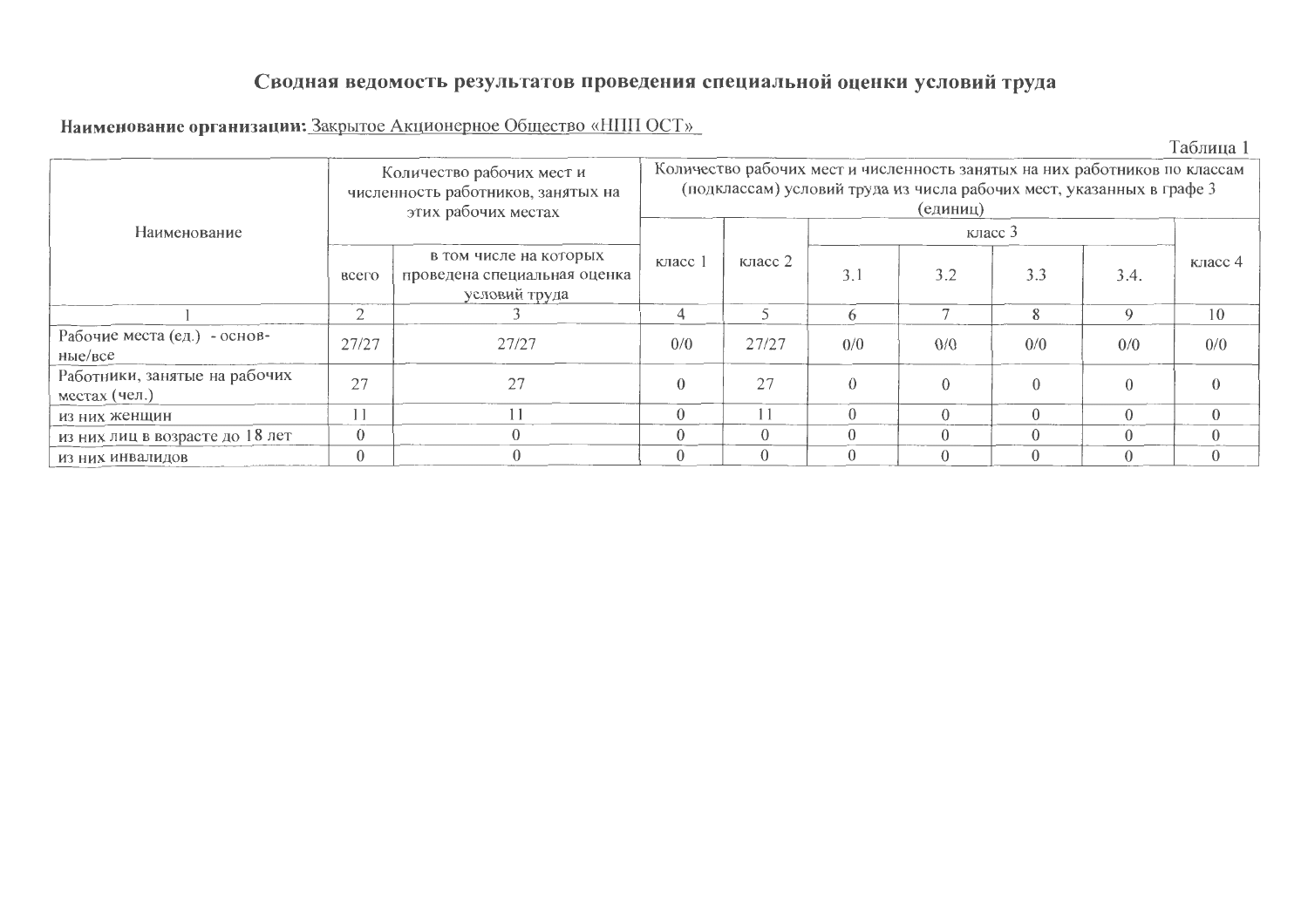Классы (подклассы) условий труда Молоко или другие равноценные Итоговый класс (подкласс) ус- $\overline{C}$ ность рабочего времени (да/нет) Итоговый класс (подкласс) усобеспече-Лечебно-профилактическое пи--мэффе мотэгч э вдудт йнаол дополнительный Повышенный размер оплаты Сокращенная продолжительнеионизирующие излучения тяжесть трудового процесса лачиваемый отпуск (да/нет) пищевые продукты (да/нет) аэрозоли преимущественно гивного применения СИЗ Инлиионизирующие излучения напряженность трудового ВИфиброгенного действия ультразвук воздушный Льготное пенсионное Профессия/ дуальвибрация локальная должность/ ный специальность работника вибрация общая номер биологический среда тание (да/нет) груда (да,нет) микроклимат рабочеловий труда Ежегодный ние (да/нет) химический инфразвук го меспроцесса световая та шум 24  $\overline{15}$ 18 19 20  $21$ 22 23 3  $\overline{4}$ 5  $\tau$  $\mathbf{8}$  $\mathbf Q$  $10$  $11$  $12$  $13$ 14  $16$ 17  $\overline{2}$ 6  $\mathbf{1}$ Административноуправленческий аппа $par(AYII)$ 149/201  $\overline{2}$ Нет Нет Нет Her  $\overline{1}$  $\mathbf{2}$  $\overline{2}$ Her Hет Генеральный директор  $\overline{a}$  $\overline{\phantom{a}}$  $\overline{a}$  $\overline{a}$  $\overline{\phantom{a}}$  $\overline{\phantom{a}}$  $\overline{\phantom{a}}$ L.  $\overline{\phantom{a}}$  $\overline{\phantom{a}}$  $\overline{\phantom{a}}$  $4-1$  $149/201$  $\mathbf{2}$ Нет Нет Her Her  $Her$ Her Главный инженер  $\overline{2}$  $\mathbf{1}$  $\mathbf{2}$  $\sim$  $\overline{a}$  $\overline{a}$  $\overline{a}$  $\overline{a}$ L,  $\sim$  $\sim$  $\overline{\phantom{a}}$  $\overline{\phantom{a}}$  $\overline{\phantom{a}}$  $4 - 2$  $149/201$ Her  $\overline{2}$  $\overline{1}$  $\mathbf{2}$  $\mathbf{2}$ Her Her Her Hет Her Главный экономист  $\sim$  $\sim$  $\overline{\phantom{a}}$  $\overline{a}$  $\overline{a}$  $\overline{\phantom{a}}$  $\overline{\phantom{a}}$  $\overline{\phantom{a}}$ i.  $\sim$  $\sim$ ÷.  $4 - 3$  $149/201$ Заместитель главного Her Her Her Her  $\overline{2}$  $\overline{1}$  $\mathfrak{D}$  $\mathfrak{2}$ Her Her  $\overline{a}$  $\overline{a}$  $\overline{a}$  $\overline{a}$  $\overline{a}$  $\overline{a}$  $\overline{a}$  $\overline{a}$  $\overline{\phantom{a}}$  $\overline{\phantom{a}}$ J.  $4 - 4$ инженера Цех №26 (Отдел информационных технологий) Начальник отдела ин-149/201 Her Her Her Her  $\overline{2}$  $\overline{2}$  $\overline{2}$ Her  $\overline{1}$ Her формационных техноло- $\overline{a}$  $\bar{a}$  $\sim$  $\sim$  $\overline{a}$ J.  $\overline{\phantom{a}}$  $\overline{\phantom{a}}$  $\overline{\phantom{a}}$  $\overline{\phantom{a}}$  $\overline{a}$  $\sim$  $4 - 5$ гий Начальник бюро про-149/201 Her Нет  $\overline{2}$  $\mathbf{2}$  $\overline{2}$ Her Her Her граммного и информаци- $\overline{1}$ Her  $\sim$  $\sim$  $\overline{a}$  $\overline{a}$  $\overline{a}$  $\overline{a}$  $\overline{a}$  $\overline{a}$ ÷. ÷. J.  $\sim$  $4-6$ онного обеспечения Цех №24 (Отдел кад- $\bf{poB}$ Нет Нет Нет  $\overline{2}$  $\overline{2}$  $\overline{2}$ Нет  $Her<sup>1</sup>$ Her  $\mathbf{1}$ 149/201 Начальник отдела кадров  $\overline{\phantom{a}}$  $\sim$  $\overline{\phantom{a}}$  $\sim$  $\overline{\phantom{a}}$  $\sim$  $\overline{\phantom{a}}$ J.  $\overline{\phantom{a}}$ 

Таблица 2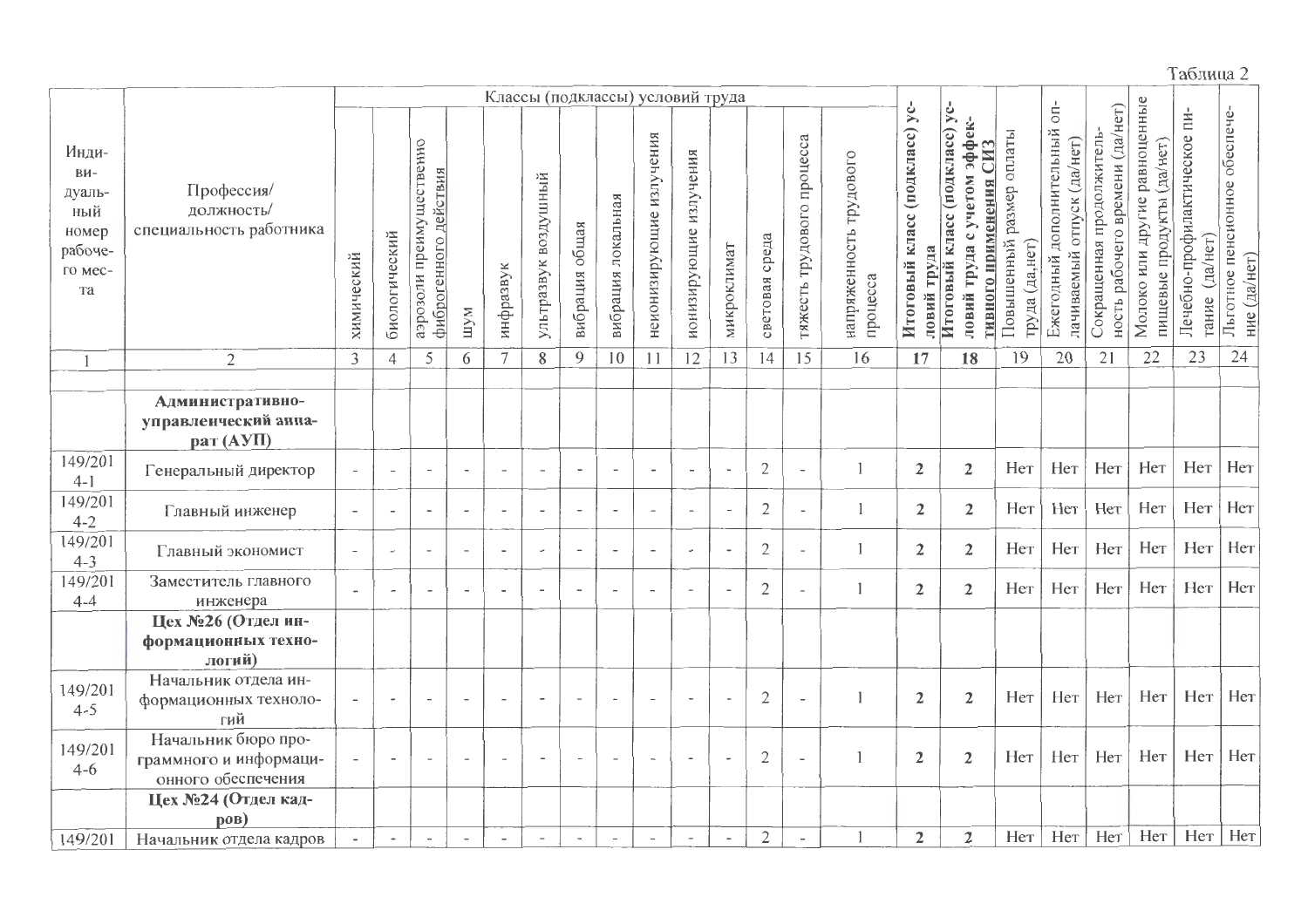| $4 - 7$             |                                                             |                          |                          |                          |                          |                          |                          |                          |                              |                          |                          |                          |                |                |                          |                |                |     |     |     |     |     |     |
|---------------------|-------------------------------------------------------------|--------------------------|--------------------------|--------------------------|--------------------------|--------------------------|--------------------------|--------------------------|------------------------------|--------------------------|--------------------------|--------------------------|----------------|----------------|--------------------------|----------------|----------------|-----|-----|-----|-----|-----|-----|
| 149/201<br>$4 - 8$  | Инженер по общим во-<br>просам                              |                          | $\overline{a}$           | $\overline{\phantom{a}}$ | $\sim$                   |                          |                          | $\overline{\phantom{a}}$ | $\blacksquare$               | $\overline{\phantom{a}}$ | $\overline{\phantom{a}}$ | $\overline{\phantom{a}}$ | $\overline{2}$ | $\overline{a}$ |                          | $\overline{2}$ | $2^{\circ}$    | Нет | Нет | Нет | Her | Нет | Her |
|                     | Цех №23 (Отдел мате-<br>риально-технического<br>снабжения)  |                          |                          |                          |                          |                          |                          |                          |                              |                          |                          |                          |                |                |                          |                |                |     |     |     |     |     |     |
| 149/201<br>$4-9$    | Начальник отдела мате-<br>риально-технического<br>снабжения | $\overline{\phantom{a}}$ | $\overline{\phantom{a}}$ | $\overline{\phantom{a}}$ | $\overline{\phantom{a}}$ |                          | $\sim$                   | $\overline{\phantom{a}}$ | $\blacksquare$               | $\overline{\phantom{a}}$ | $\overline{\phantom{a}}$ | $\overline{\phantom{a}}$ | $\mathfrak{2}$ |                | $\mathbf{1}$             | $\overline{2}$ | $\overline{2}$ | Нет | Her | Her | Her | Her | Her |
| 149/201<br>$4 - 10$ | Заведующий централь-<br>ным складом                         |                          | $\overline{\phantom{0}}$ | $\overline{\phantom{a}}$ | $\overline{\phantom{a}}$ |                          | $\overline{\phantom{0}}$ | $\overline{\phantom{a}}$ | $\overline{\phantom{a}}$     | $\overline{\phantom{a}}$ | $\overline{\phantom{a}}$ | $\overline{\phantom{a}}$ | $\overline{2}$ | -1             | 1                        | $\overline{2}$ | $\overline{2}$ | Her | Her | Her | Нет | Her | Her |
| 149/201<br>$4-11$   | Кладовщик                                                   | $\sim$                   |                          | $\overline{\phantom{a}}$ | $\overline{\phantom{a}}$ | $\sim$                   | $\overline{a}$           | $\blacksquare$           | $\overline{a}$               | $\overline{\phantom{a}}$ | $\overline{\phantom{0}}$ | $\overline{\phantom{a}}$ | $\mathfrak{2}$ | $\overline{2}$ |                          | $\mathbf{2}$   | $\mathbf{2}$   | Нет | Her | Her | Her | Her | Her |
|                     | Цех №4 (Инструмен-<br>тальный цех)                          |                          |                          |                          |                          |                          |                          |                          |                              |                          |                          |                          |                |                |                          |                |                |     |     |     |     |     |     |
| 149/201<br>$4 - 12$ | Инженер-технолог                                            | $\overline{\phantom{a}}$ | L.                       | $\sim$                   | $\mathbf{2}$             | $\overline{\phantom{a}}$ | $\sim$                   | $\overline{\phantom{a}}$ | $\overline{\phantom{a}}$     | $\overline{\phantom{a}}$ | $\overline{a}$           | $\overline{\phantom{a}}$ | $\mathbf{2}$   | $\overline{2}$ | $\mathbf{1}$             | $\overline{2}$ | $\overline{2}$ | Нет | Her | Her | Her | Her | Нет |
| 149/201<br>$4 - 13$ | Мастер                                                      | $\overline{\phantom{a}}$ |                          | $\overline{\phantom{a}}$ | $\mathbf{2}$             | $\overline{\phantom{a}}$ | $\overline{\phantom{a}}$ | $\overline{\phantom{a}}$ | $\overline{\phantom{a}}$     | $\overline{\phantom{a}}$ | $\overline{\phantom{a}}$ | $\overline{\phantom{a}}$ | $\overline{2}$ | $\mathbf{2}$   | $\mathbf{l}$             | $\overline{2}$ | $\overline{2}$ | Нет | Her | Her | Her | Нет | Her |
| 149/201<br>$4 - 14$ | Мастер                                                      | $\overline{\phantom{a}}$ | $\overline{a}$           | $\overline{\phantom{a}}$ | $\mathbf{2}$             |                          | $\overline{\phantom{a}}$ | $\overline{\phantom{a}}$ | $\overline{\phantom{a}}$     | $\tilde{\phantom{a}}$    | $\overline{a}$           | $\sim$                   | $\overline{2}$ | 2              | 1                        | $\overline{2}$ | $\mathbf{2}$   | Her | Her | Her | Нет | Her | Нет |
|                     | Цех №1                                                      |                          |                          |                          |                          |                          |                          |                          |                              |                          |                          |                          |                |                |                          |                |                |     |     |     |     |     |     |
| 149/201<br>$4-15$   | Лифтер                                                      | $\overline{\phantom{a}}$ | $\overline{a}$           | $\overline{\phantom{a}}$ | $\mathbf{2}$             |                          | $\blacksquare$           | $\mathfrak{2}$           | $\overline{\phantom{a}}$     | $\overline{\phantom{a}}$ | $\overline{\phantom{a}}$ | $\overline{\phantom{a}}$ | $\overline{2}$ | $\overline{2}$ | $\sim$                   | $\overline{2}$ | $\overline{2}$ | Нет | Her | Her | Her | Her | Нет |
| 149/201<br>$4-16$   | Укладчик-упаковщик                                          | $\overline{\phantom{a}}$ | $\overline{\phantom{a}}$ | $\sim$                   | $\overline{2}$           |                          |                          | $\overline{\phantom{a}}$ | $\overline{\phantom{a}}$     | $\overline{\phantom{a}}$ | $\overline{a}$           | $\overline{\phantom{a}}$ | $\mathfrak{2}$ | $\overline{2}$ | $\overline{\phantom{a}}$ | $\overline{2}$ | $\overline{2}$ | Her | Her | Her | Her | Her | Нет |
|                     | Цех №3 (Каркасно-<br>механический цех)                      |                          |                          |                          |                          |                          |                          |                          |                              |                          |                          |                          |                |                |                          |                |                |     |     |     |     |     |     |
| 149/201<br>$4 - 17$ | Заместитель начальника<br>цеха по техническим во-<br>просам |                          | $\overline{\phantom{a}}$ |                          | $\mathfrak{2}$           |                          | $\overline{a}$           | $\overline{\phantom{a}}$ | $\overline{\phantom{a}}$     | $\overline{\phantom{a}}$ | $\overline{\phantom{a}}$ | $\overline{\phantom{a}}$ | $\mathfrak{2}$ | $\overline{2}$ | $\mathbf{1}$             | $\overline{2}$ | $\mathbf{2}$   | Her | Her | Her | Her | Her | Нет |
| 149/201<br>$4-18$   | Инженер-технолог                                            | $\overline{\phantom{a}}$ | $\overline{\phantom{a}}$ | $\sim$                   | $\overline{2}$           |                          | $\overline{\phantom{a}}$ | $\blacksquare$           | $\overline{\phantom{a}}$     | $\overline{\phantom{a}}$ | $\overline{a}$           | $\overline{\phantom{a}}$ | $\overline{2}$ | $\overline{2}$ | $\mathbf{I}$             | $\overline{2}$ | $\overline{2}$ | Her | Нет | Her | Нет | Her | Her |
| 149/201<br>$4-19$   | Инженер-технолог                                            | $\overline{\phantom{a}}$ | $\overline{\phantom{a}}$ | $\overline{\phantom{a}}$ | $\mathfrak{2}$           |                          | $\overline{\phantom{a}}$ | $\tilde{\phantom{a}}$    | $\overline{\phantom{a}}$     | $\blacksquare$           | $\overline{a}$           | $\sim$                   | $\mathfrak{2}$ | $\overline{2}$ | $\mathbf{1}$             | $\overline{2}$ | $\overline{2}$ | Her | Нет | Her | Нет | Her | Нет |
| 149/201<br>$4 - 20$ | Грузчик                                                     | $\overline{\phantom{a}}$ | $\overline{a}$           | $\overline{\phantom{a}}$ | $\overline{2}$           | $\overline{\phantom{a}}$ | $\overline{\phantom{a}}$ | $\overline{\phantom{a}}$ | $\qquad \qquad \blacksquare$ | $\overline{\phantom{a}}$ | $\overline{\phantom{0}}$ | $\overline{\phantom{a}}$ | $\overline{2}$ | $\overline{2}$ | $\overline{\phantom{a}}$ | $\overline{2}$ | $\overline{2}$ | Hет | Her | Her | Нет | Her | Her |
|                     | Цех №7 (Порошковых<br>покрытий)                             |                          |                          |                          |                          |                          |                          |                          |                              |                          |                          |                          |                |                |                          |                |                |     |     |     |     |     |     |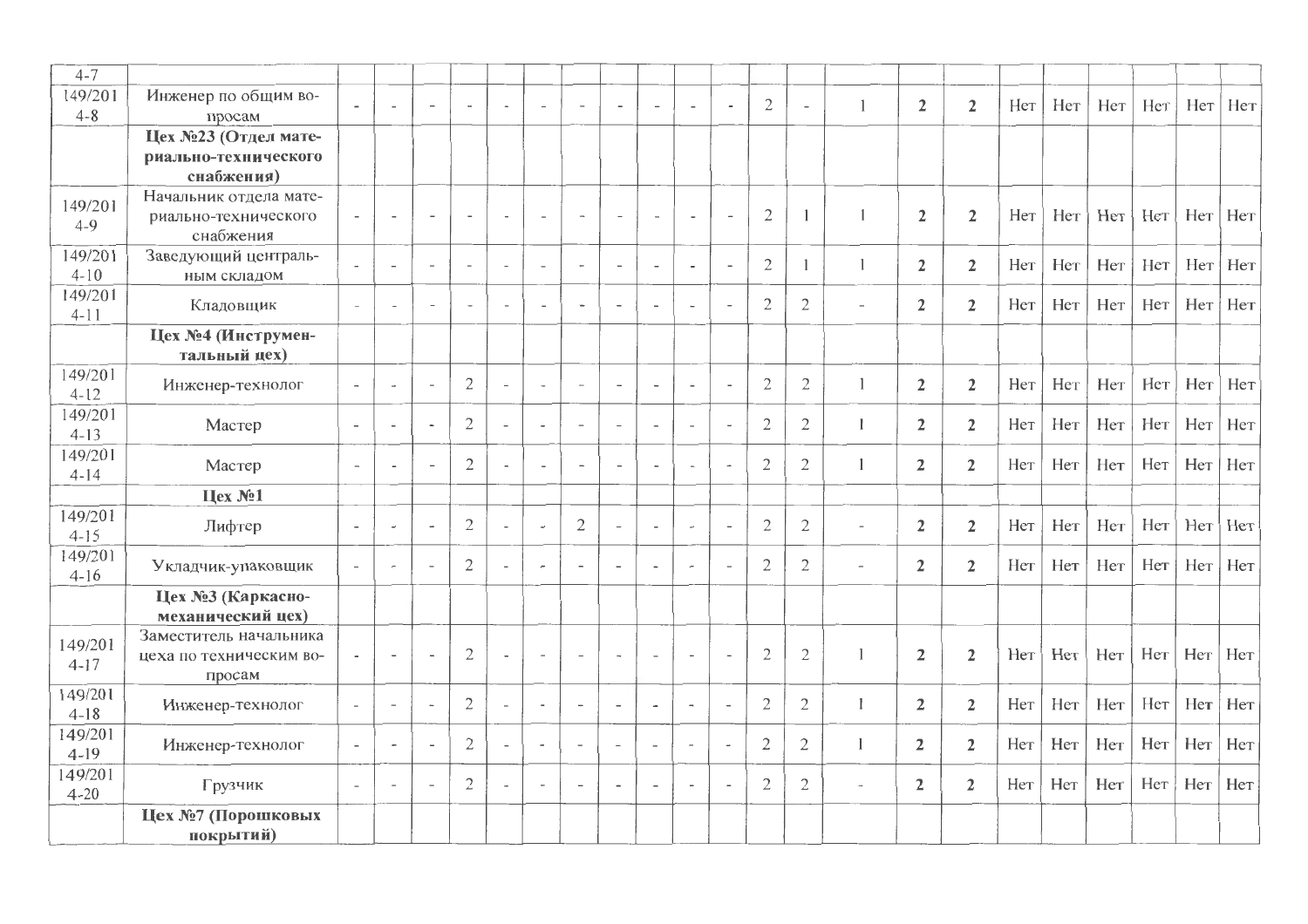| 149/201<br>$4 - 21$ | Начальник цеха                                              | ٠                        | $\overline{\phantom{a}}$ | $\overline{\phantom{m}}$ | $\sim$    | $\overline{\phantom{0}}$ | $\overline{\phantom{0}}$ |                          |                          |                          | $\overline{\phantom{0}}$ | $\overline{2}$ | $\bigcap$     |                          | ↑              | $\overline{2}$ | Her | Her | Нет | Нет | Hет | Her       |
|---------------------|-------------------------------------------------------------|--------------------------|--------------------------|--------------------------|-----------|--------------------------|--------------------------|--------------------------|--------------------------|--------------------------|--------------------------|----------------|---------------|--------------------------|----------------|----------------|-----|-----|-----|-----|-----|-----------|
| 149/201<br>$4 - 22$ | Заместитель начальника<br>цеха по техническим во-<br>просам | $-$                      | $\overline{\phantom{a}}$ | $\overline{\phantom{0}}$ | $\sim$    | $\overline{\phantom{a}}$ | $\rightarrow$            | $\overline{\phantom{a}}$ | $\overline{\phantom{a}}$ | $-$                      | $\overline{\phantom{0}}$ | $\overline{2}$ | $\bigcap$     |                          |                |                | Her | Нет | Her | Нет | Her | Her       |
| 149/201<br>$4 - 23$ | Мастер                                                      |                          | $\qquad \qquad$          |                          | $\bigcap$ | $\overline{\phantom{a}}$ | $\overline{\phantom{a}}$ |                          |                          |                          |                          | $\overline{2}$ | $\bigcirc$    |                          | ↷              | $\mathbf{2}$   | Her | Her | Нет | Her | Her | Her       |
| 149/201<br>$4 - 24$ | Окрасчик приборов и де-<br>талей                            | $\sim$                   | $\overline{\phantom{0}}$ | $\overline{\phantom{a}}$ | $\sim$    |                          | $\overline{\phantom{a}}$ | $\overline{\phantom{0}}$ | $\overline{\phantom{a}}$ | $\overline{\phantom{a}}$ |                          | $\overline{2}$ | $\bigcap$     |                          | $\rightarrow$  | 2              | Her | Нет | Her | Нет | Нет | Her       |
| 149/201<br>$4 - 25$ | Укладчик-упаковщик                                          |                          | $\overline{\phantom{0}}$ | $\overline{\phantom{a}}$ | $\bigcap$ | $\overline{\phantom{a}}$ |                          | $\overline{\phantom{a}}$ | $\overline{\phantom{a}}$ | $\overline{\phantom{0}}$ |                          | $\overline{2}$ | $\mathcal{D}$ | $\overline{\phantom{0}}$ | $\mathbf{2}$   | $\mathbf{2}$   | Her | Her | Her | Her | Her | Her       |
| 149/201<br>$4 - 26$ | Подсобный рабочий                                           | $\overline{\phantom{a}}$ | $\qquad \qquad$          | $\sim$                   | $\sim$    | $\sim$                   | $\overline{\phantom{a}}$ | $\sim$                   | $\mathbf{u}$             |                          |                          | $\mathfrak{2}$ | $\bigcap$     | $\sim$                   | $\mathcal{L}$  | $\mathbf{2}$   | Her | Her | Her | Нет |     | Her   Her |
|                     | Цех №2 (сборки печат-<br>ных плат)                          |                          |                          |                          |           |                          |                          |                          |                          |                          |                          |                |               |                          |                |                |     |     |     |     |     |           |
| 149/201<br>$4 - 27$ | Укладчик-упаковщик                                          |                          | $\overline{\phantom{a}}$ | $\overline{\phantom{a}}$ | $\sim$    |                          | $\overline{\phantom{0}}$ | $\overline{\phantom{a}}$ | $\overline{\phantom{a}}$ |                          |                          | $\overline{2}$ | $\bigcap$     | $\overline{\phantom{a}}$ | $\overline{2}$ | $\mathbf{2}$   | Her | Her | Her | Her | Her | Her       |

Дата составления:

 $2$   $6$   $15$ Низяев Александр Дмитриевич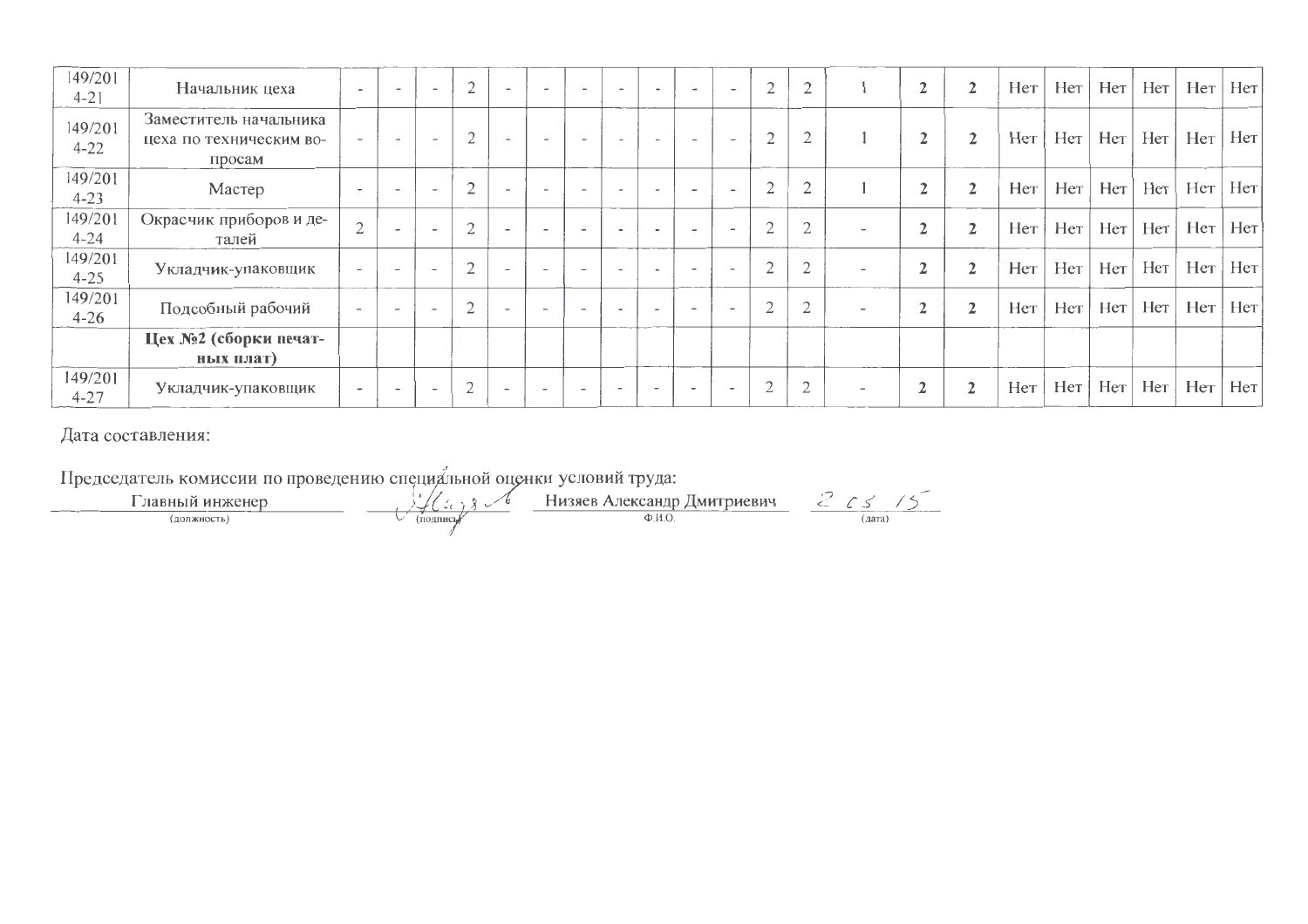Члены комиссии по проведению специальной оненки условий труда:

| Заместитель генерального директо-<br>ра по производству<br>(должность) | (подпись) | Красноперов Алексей Сергее-<br>ВИЧ<br>$\Phi$ . <i>H.O.</i>       | 02.03.2015<br>(1, 1, 1, 1)                              |
|------------------------------------------------------------------------|-----------|------------------------------------------------------------------|---------------------------------------------------------|
| Начальник отдела кадров                                                | Eleec     | Пименова Светлана Евгеньевна                                     | 17 C 2 2615,                                            |
| (должность)                                                            | (подпибы) | $(\Phi \text{MO})$                                               | (дата)                                                  |
| Главный бухгалтер<br>(должность)                                       | (подпись) | Пилипенко Мария Викторовна<br>$(\Phi$ <sub>M</sub> O <sub></sub> | 27.02.2015                                              |
| Начальник бюро ОТ, ОС и ПБ                                             | (иодпись) | Храмцов Борис Михайлович                                         | Z.02.2015                                               |
| (должность)                                                            |           | (ФИО.)                                                           | $(\overline{n} \overline{a} \overline{r} \overline{a})$ |

Эксперт(-ы) организации, проводившей специальную оценку условий труда:

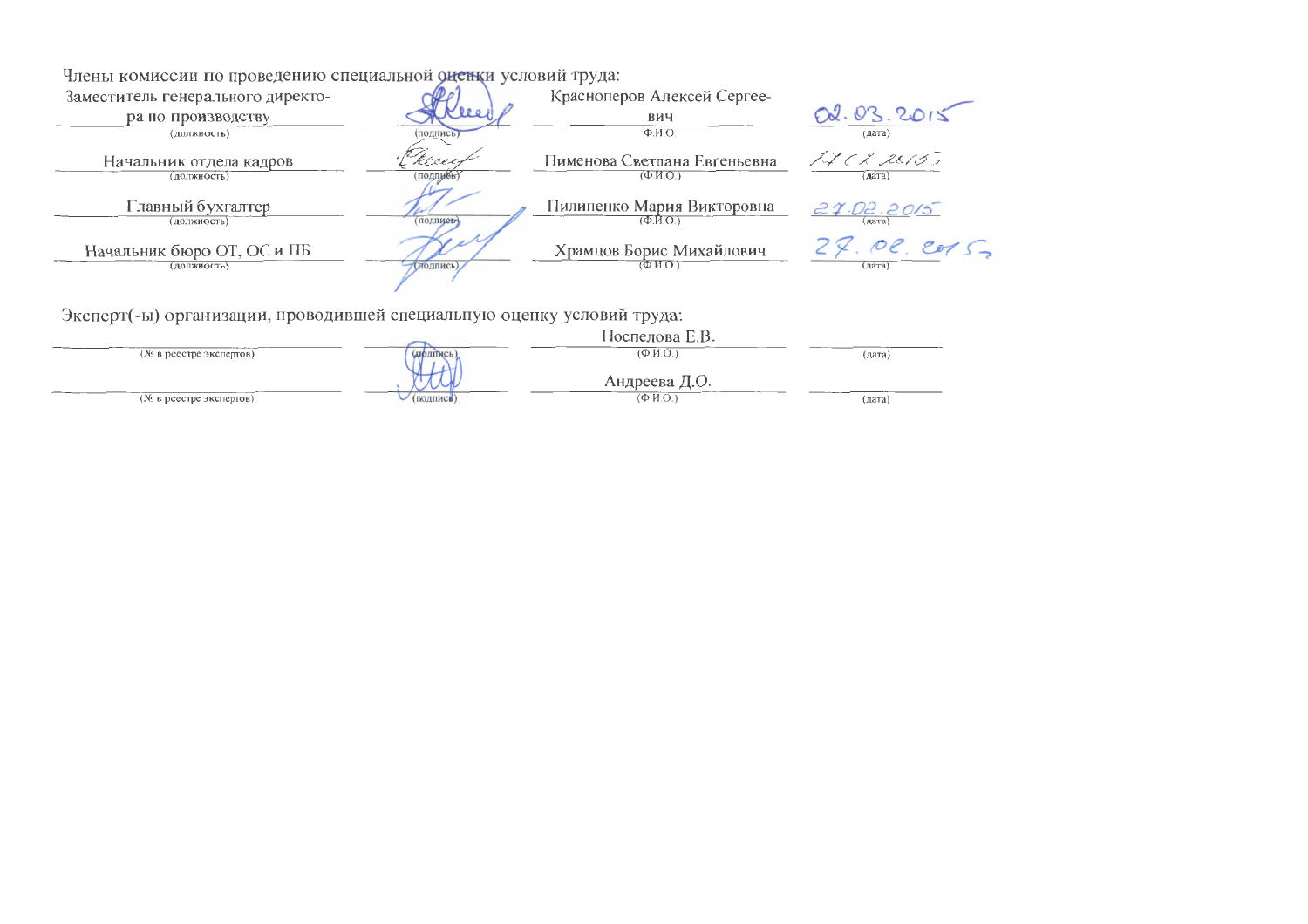## Перечень рекомендуемых мероприятий по улучшению условий труда

Наименование организации: Закрытое Акционерное Общество «НПП ОСТ»

| Наименование структурного под-<br>разделения, рабочего места | Наименование мероприятия | Цель мероприятия | Срок<br>выполнения | Структурные подразделения,<br>привлекаемые для выполнения | Отметка о<br>выполнении |
|--------------------------------------------------------------|--------------------------|------------------|--------------------|-----------------------------------------------------------|-------------------------|
|                                                              |                          |                  |                    |                                                           | 6                       |
| Административно-                                             | не требуется             |                  |                    |                                                           |                         |
| управленческий аппарат (АУП)                                 |                          |                  |                    |                                                           |                         |
| Цех №26 (Отдел информацион-                                  | не требуется             |                  |                    |                                                           |                         |
| ных технологий)                                              |                          |                  |                    |                                                           |                         |
| Цех №24 (Отдел кадров)                                       | не требуется             |                  |                    |                                                           |                         |
| Цех №23 (Отдел материально-                                  | не требуется             |                  |                    |                                                           |                         |
| технического снабжения)                                      |                          |                  |                    |                                                           |                         |
| Цех №4 (Инструментальный                                     | не требуется             |                  |                    |                                                           |                         |
| $\mu$ ex $)$                                                 |                          |                  |                    |                                                           |                         |
| $Hex$ No $I$                                                 | не требуется             |                  |                    |                                                           |                         |
| Цех №3 (Каркасно-механический                                | не требуется             |                  |                    |                                                           |                         |
| uex)                                                         |                          |                  |                    |                                                           |                         |
| Цех №7 (Порошковых покры-                                    | не требуется             |                  |                    |                                                           |                         |
| muü)                                                         |                          |                  |                    |                                                           |                         |
| Цех №2 (сборки печатных плат)                                | не требуется             |                  |                    |                                                           |                         |

Дата составления:

Председатель комиссии по проведению специальной оценки условий труда:<br>
Главный инженер<br>
(должность) (подпись) / (подпись) / Низяев Александр Дмитриевич 02.03/5

Члены комиссии по проведению специальной оценки условий труда:

| Заместитель генерального директо-      |                | Красноперов Алексей Сергее-                               |        |
|----------------------------------------|----------------|-----------------------------------------------------------|--------|
| ра по производству                     |                | вич                                                       |        |
| (должность)                            | <b>ТОЛПИСЬ</b> | $\Phi$ . $HO$ .                                           | (naxa) |
| Начальник отдела кадров<br>(должность) | подпи          | Пименова Светлана Евгеньевна<br>$(\Phi$ <sub>11.O</sub> ) | дата   |
| Главный бухгалтер<br>(должность)       | ПОЛПИСЬ        | Пилипенко Мария Викторовна                                | [лата] |